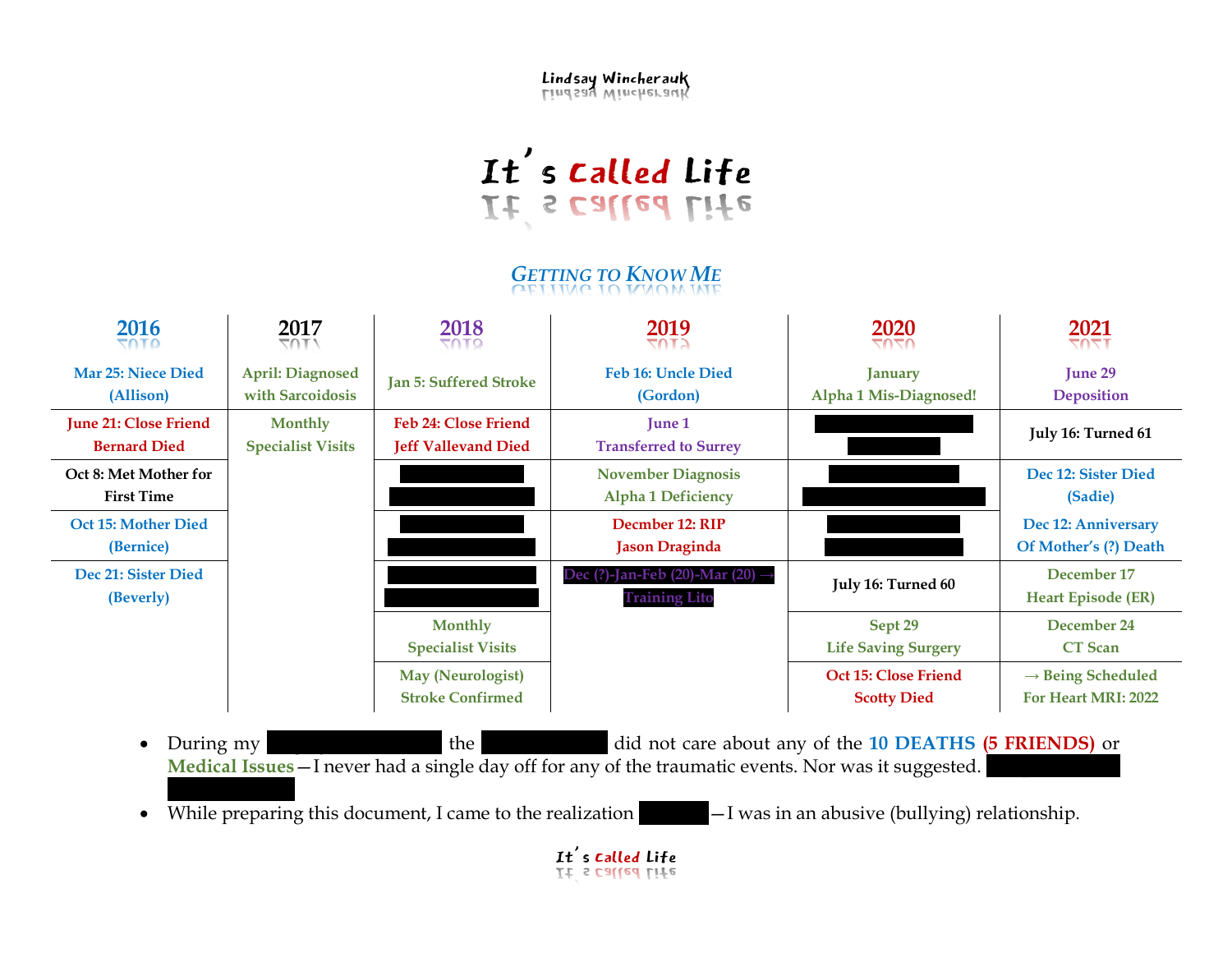Lindsay Wincherauk

## It's called Life<br>If a called rife

*GETTING TO KNOW ME*